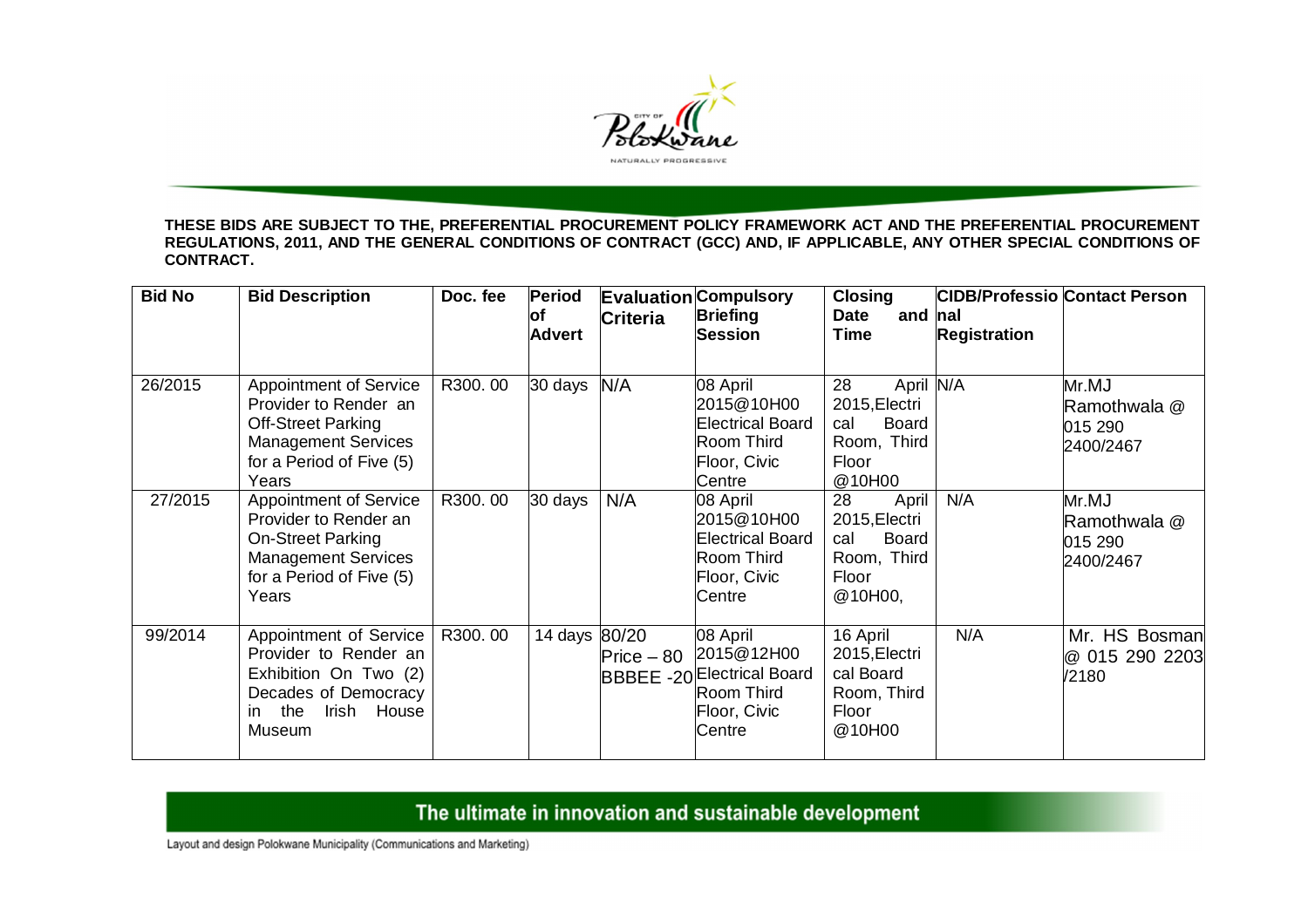

| 07/2015 | Appointment of a<br>Service Provider to<br>Supply, Install, Repair<br>and Maintain Access<br>Control Systems and<br>Equipments at<br>Polokwane Municipal<br>Premises on an Ad-Hoc<br>Basis for a Period of<br>Three (3) Years                                                    | R300.00 | 30 days 80/20 | 13 April<br>Price - 80 2015@10H00<br>BBBEE -20 Jack Botes Hall,<br>Cnr. Church &<br>Boedenstein | 29<br>April<br>2015, Electri<br>cal<br><b>Board</b><br>Room, Third<br>Floor<br>@10H00, | N/A | Ms.Helen<br>015<br>Masera @<br>290 2642 /2455 |
|---------|----------------------------------------------------------------------------------------------------------------------------------------------------------------------------------------------------------------------------------------------------------------------------------|---------|---------------|-------------------------------------------------------------------------------------------------|----------------------------------------------------------------------------------------|-----|-----------------------------------------------|
| 08/2015 | Appointment<br>of<br>a<br>Provider<br>Service<br>to<br>Supply, Install, Repair<br>And Maintain the CCTV<br>Fibre<br>and<br>Wireless<br><b>Network</b><br>and<br>Equipments<br>at<br>Polokwane<br>Municipal<br>Premises on an Ad-Hoc<br>Basis For A Period Of<br>Three (03) Years | R300.00 | 30 days 80/20 | 13 April<br>Price - 80 2015@10H30<br>BBBEE -20 lack Botes Hall,<br>Cnr. Church &<br>Boedenstein | 29<br>April<br>2015, Electri<br>cal<br><b>Board</b><br>Room, Third<br>Floor<br>@10H00  | N/A | Ms.Helen<br>Masera @<br>015<br>290 2642 /2455 |
| 09/2015 | Appointment of a<br>Service Provider to<br>Supply, Install, Repair<br>and Maintain the<br><b>External CCTV</b><br>Systems and                                                                                                                                                    | R300.00 | 30 days 80/20 | 13 April<br>Price - 80 2015@11H00<br>BBBEE -20 Jack Botes Hall,<br>Cnr. Church &<br>Boedenstein | 29<br>April<br>2015, Electri<br>Board<br>cal<br>Room, Third<br>Floor<br>@10H00         | N/A | Ms.Helen<br>Masera @<br>015<br>290 2642 /2455 |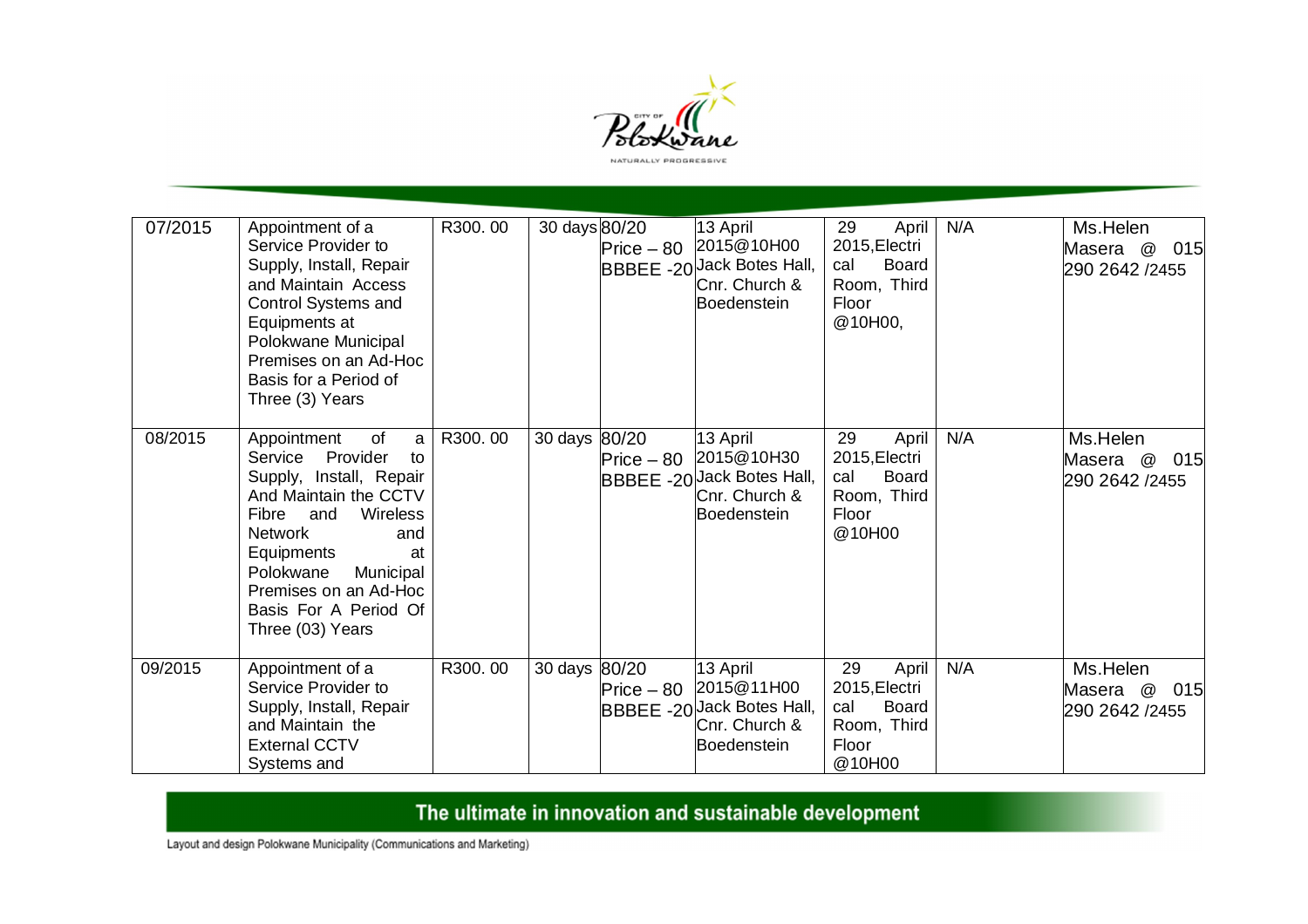

|         | Equipment at<br>Polokwane Municipal<br>Premises on an Ad-Hoc<br>Basis for a Period of<br>$(03)$ Years                                                                                                                                                                         |         |               |              |                                                                                      |                                                                                       |     |                                                                          |
|---------|-------------------------------------------------------------------------------------------------------------------------------------------------------------------------------------------------------------------------------------------------------------------------------|---------|---------------|--------------|--------------------------------------------------------------------------------------|---------------------------------------------------------------------------------------|-----|--------------------------------------------------------------------------|
| 10/2015 | Appointment<br>of<br>a<br>Service Provider<br>to<br>Supply, Install, Repair<br>Maintain<br>and<br>the<br>Internal CCTV Systems<br>Equipment<br>and<br>at<br>Polokwane<br>Municipal<br>Premises on an Ad-Hoc<br>Basis For A Period of<br>Three (03) Years                      | R300.00 | 30 days 80/20 | $Price - 80$ | 13 April<br>2015@11H00<br>BBBEE -20 Lack Botes Hall,<br>Cnr. Church &<br>Boedenstein | 29 April<br>2015, Electri<br>cal Board<br>Room, Third<br>Floor<br>@10H00              | N/A | Ms.Helen<br>Masera @ 015<br>290 2642 /2455                               |
| 11/2015 | Appointment of a<br>Service Provider to<br>Supply, Install, Repair<br>And Maintain the Two-<br>Way Radio<br><b>Communication System</b><br>and Equipments of<br>Polokwane Municipal<br><b>Emergency Services on</b><br>an Ad-Hoc Basis for a<br>Period of Three (03)<br>Years | R300.00 | 30 days 80/20 | $Price - 80$ | 13 April<br>2015@12H00<br>BBBEE -20 Vack Botes Hall,<br>Cnr. Church &<br>Boedenstein | 29<br>April<br>2015, Electri<br><b>Board</b><br>cal<br>Room, Third<br>Floor<br>@10H00 | N/A | Ms.Helen<br>$^\text{\textregistered}$<br>015<br>Masera<br>290 2642 /2455 |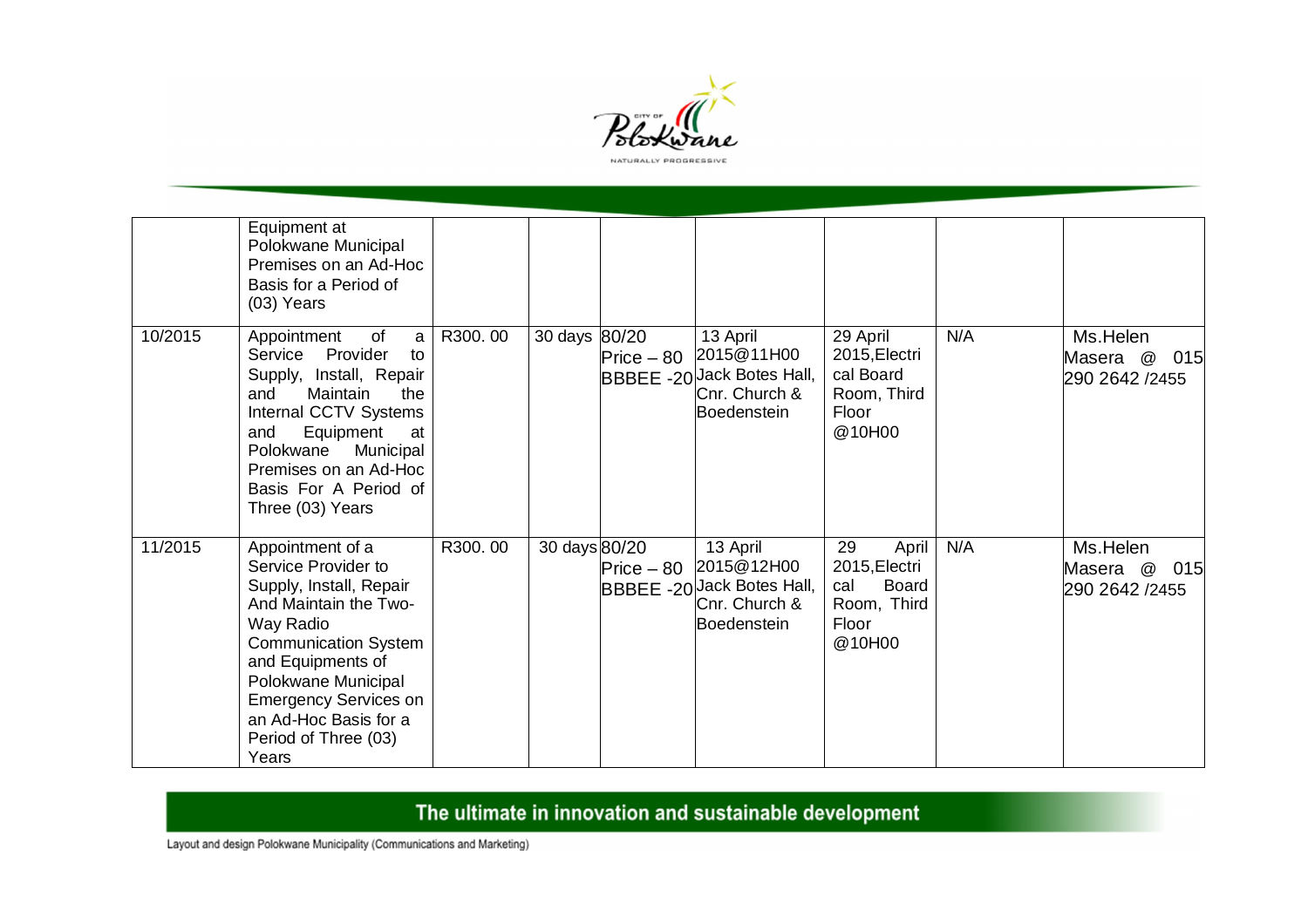

| 150/2014 | Appointment of Service<br>Provider for the<br>Removal of Allien<br><b>Plants Municipal Wide</b><br>at no Cost to the<br>Municipality                                 | R300.00 | 30 days N/A   |              | 14<br>2015@10H00<br>Technical<br>Boardroom First Room, Third<br>Floor,<br>lcentre                   | April 28 April<br>2015, Electri<br>cal Board<br>Civic Floor<br>@10H00,                            | N/A                     | Mr.Maxwell<br>edwaba @ 015<br>290 2508 /2455            |
|----------|----------------------------------------------------------------------------------------------------------------------------------------------------------------------|---------|---------------|--------------|-----------------------------------------------------------------------------------------------------|---------------------------------------------------------------------------------------------------|-------------------------|---------------------------------------------------------|
| 151/2014 | Supply and Delivery of<br>Thirty (30)<br>Brushcutters, Four<br>Chainsaw, Four Pole<br>Prunners, Four Leave<br><b>Blowers and Portable</b><br><b>Welder Generator</b> | R300.00 | 14 days 80/20 | $Price - 80$ | 09 April<br>2015@11H00<br><b>BBBEE -20 Electrical Board</b><br>Room Third<br>Floor, Civic<br>Centre | 16 April<br>2015, Electri<br>cal Board<br>Room, Third<br>Floor<br>@10H00                          | N/A                     | Mr.Maxwell<br>edwaba @ 015<br>290 2508 /2455            |
| 30/2015  | Application for<br>Admission to<br>Polokwane Municipality<br>Consultant's Panel for<br><b>Professional Services</b><br>for a Period of Three<br>$(03)$ Years         | R300.00 | 30 days N/A   |              | 14<br>April<br>2015@11H00<br>Technical<br>Boardroom<br>Floor,<br>lcentre                            | 30<br>April<br>2015, Electri<br>cal<br><b>Board</b><br>First Room, Third<br>Civic Floor<br>@10H00 | N/A                     | Mr.Robert<br>$^\copyright$<br>Nangammbi<br>015 290 2593 |
| 82/2014  | <b>Rehabilitation of Street</b><br>in Mankweng and<br><b>Upgrading of Storm</b><br><b>Water Systems</b>                                                              | R300.00 | 14 days 90/10 | $Price - 90$ | 09<br>April<br>2015@10H00<br>BBBEE -10 Electrical Board<br>Room<br>Floor,<br>Centre                 | 16<br>April<br>2015, Electri<br><b>Board</b><br>cal<br>Third Room, Third<br>Civic Floor           | 5CE OR<br><b>HIGHER</b> | Mr. Pilot<br>Ramothwala @<br>015 290 2088               |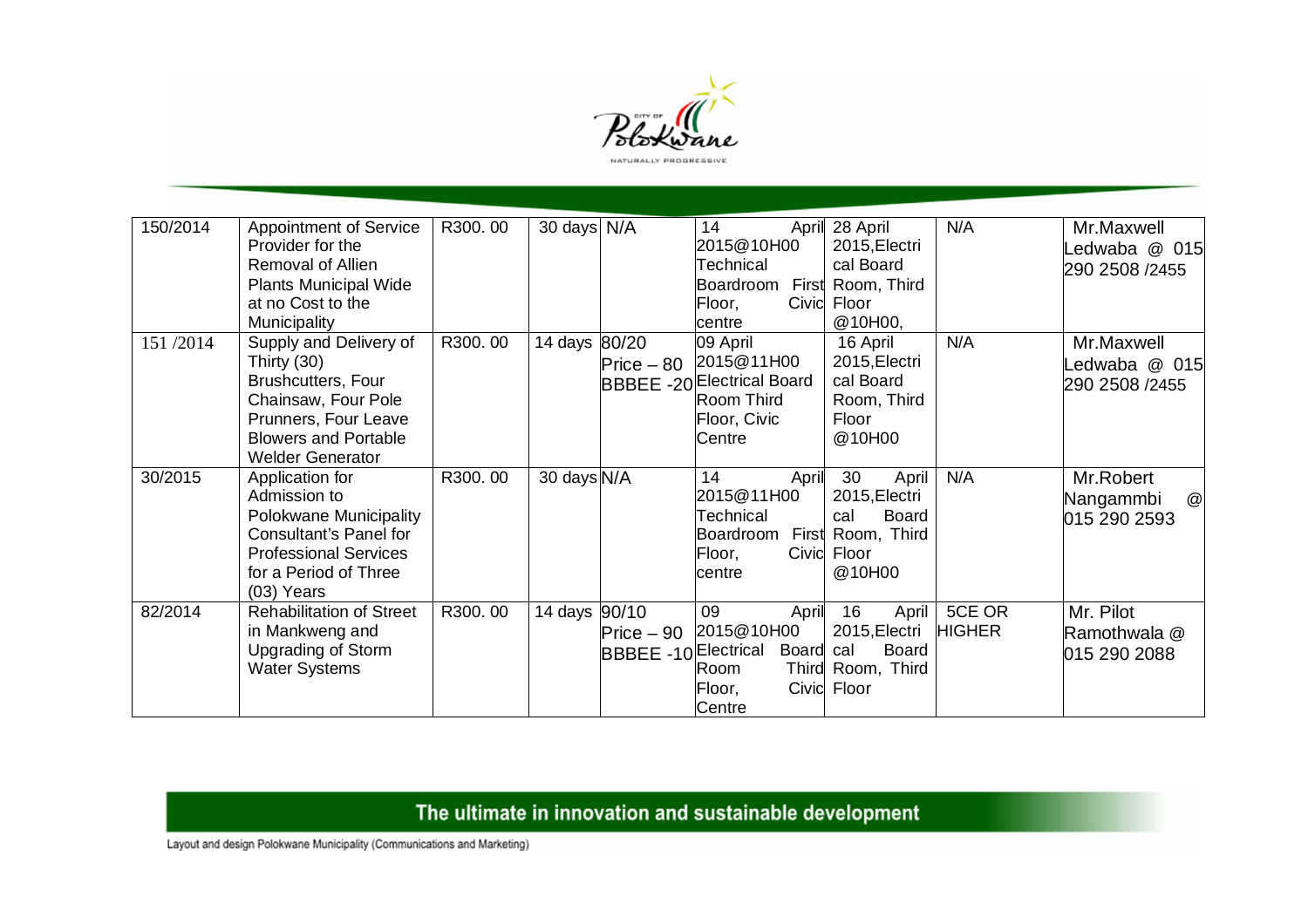

| 25/2015 | Panel of Professionals    | R300.00 | 30 days 90/10 |                                | 14        | April | 30                         | April <b>Professionals</b> | Ms. Molatelo   |
|---------|---------------------------|---------|---------------|--------------------------------|-----------|-------|----------------------------|----------------------------|----------------|
|         | for the Provision of      |         |               | Price - 90 2015@12H00          |           |       | 2015, Electri              | are required to            | Rapetsoa @ 015 |
|         | Services for the          |         |               | BBBEE -10 <sup>Technical</sup> |           |       | cal                        | Board be registered        | 290 2212       |
|         | Planning and              |         |               |                                | Boardroom |       | First Room, Third with the |                            |                |
|         | Implementation of the     |         |               |                                | Floor,    |       | Civic Floor                | relevant                   |                |
|         | Polokwane Municipality    |         |               |                                | centre    |       | @10H00                     | professional               |                |
|         | Integrated Public         |         |               |                                |           |       |                            | body.                      |                |
|         | <b>Transport Network</b>  |         |               |                                |           |       |                            |                            |                |
|         | (IRPTN) Project for a     |         |               |                                |           |       |                            |                            |                |
|         | Period of Three (03)      |         |               |                                |           |       |                            |                            |                |
|         | Years within the          |         |               |                                |           |       |                            |                            |                |
|         | following workstreams:    |         |               |                                |           |       |                            |                            |                |
|         | 1. Occupational           |         |               |                                |           |       |                            |                            |                |
|         | Health and Safety         |         |               |                                |           |       |                            |                            |                |
|         | Independent<br>2.         |         |               |                                |           |       |                            |                            |                |
|         | Facilitation              |         |               |                                |           |       |                            |                            |                |
|         | 3.<br>Marketing,          |         |               |                                |           |       |                            |                            |                |
|         | Stakeholder               |         |               |                                |           |       |                            |                            |                |
|         | Management and            |         |               |                                |           |       |                            |                            |                |
|         | Communication             |         |               |                                |           |       |                            |                            |                |
|         | <b>Services</b>           |         |               |                                |           |       |                            |                            |                |
|         | Environmental<br>4.       |         |               |                                |           |       |                            |                            |                |
|         | Management                |         |               |                                |           |       |                            |                            |                |
|         | <b>Services</b>           |         |               |                                |           |       |                            |                            |                |
|         | <b>Business and</b><br>5. |         |               |                                |           |       |                            |                            |                |
|         | <b>Financial Services</b> |         |               |                                |           |       |                            |                            |                |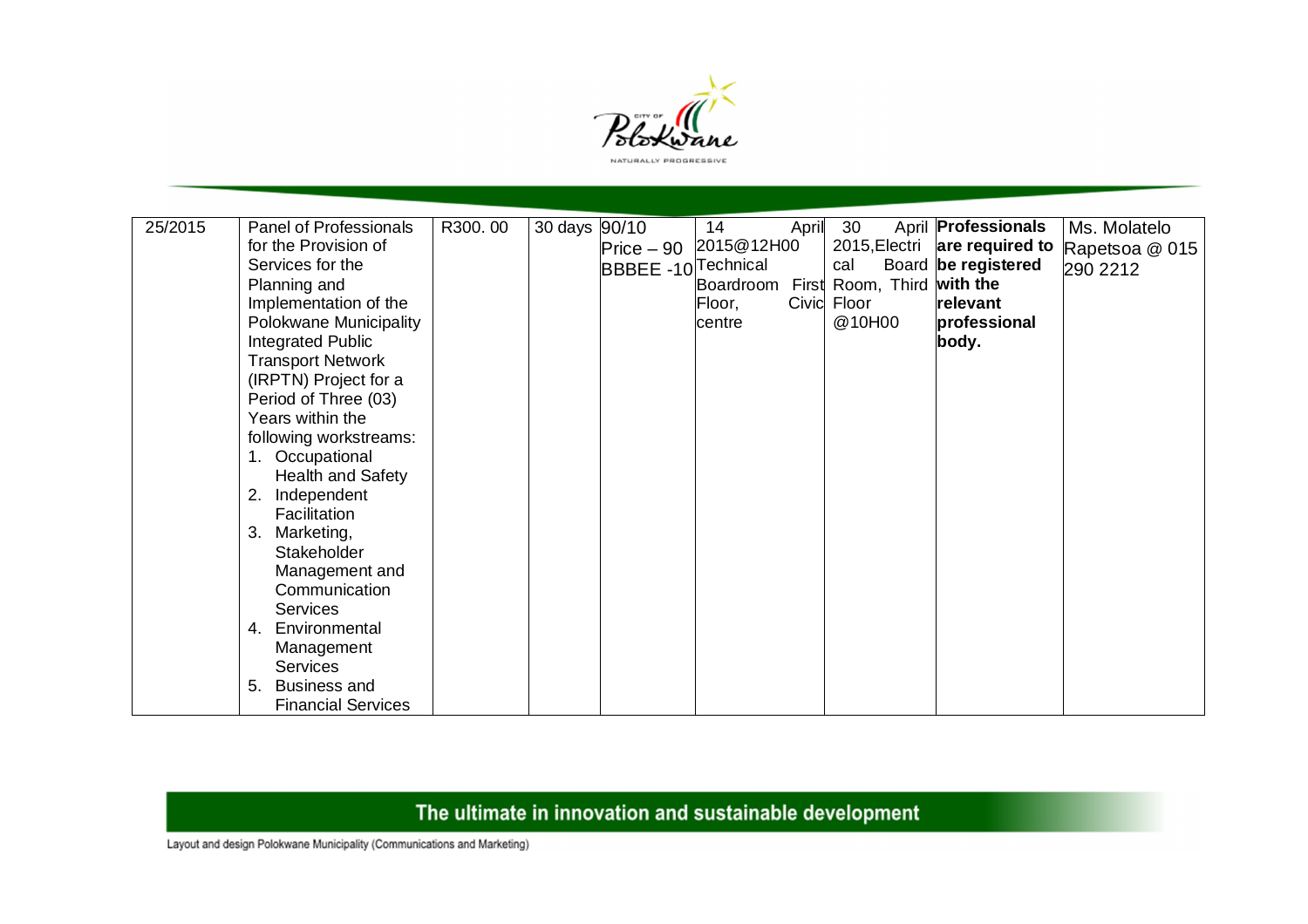

| 59/2014 | Supply and delivery of $\vert$ R300.00 $\vert$ 30 days $\vert$ 90/10 |  |              | N/A | April N/A<br>30     | Mr. Pine Pienaar |
|---------|----------------------------------------------------------------------|--|--------------|-----|---------------------|------------------|
|         | 11kv ring main<br>units I                                            |  | $Price - 90$ |     | 2015, Electri       | @ 015 2902271    |
|         | with tee-off fuse switch                                             |  | BBBEE-10     |     | <b>Board</b><br>cal |                  |
|         | and metering unit for a                                              |  |              |     | Room, Third         |                  |
|         | (03)<br>period of three                                              |  |              |     | Floor               |                  |
|         | vears                                                                |  |              |     | @10H00              |                  |

The Municipality shall adjudicate and award bids in accordance with the PPPFA and B-BBEE Status Level of Contribution on 80/20 and 90/10 point system, 80/90 points for the price and 20/10 points for BBBEE Level of Contribution.

Bids documents containing the Conditions of Bid and other requirements in terms of the Supply Chain Management Policy will be available for collection as from **Wednesday, 01 April 2015** at the **Polokwane Municipality - Cnr. Landross Mare and Bodenstein Streets, Civic Centre - Supply Chain Management Office, Ground Floor (Left hand side of the security reception) - Polokwane**. Prior to collection of the bid documents, payment should be made at the Rates Hall which opens from 08h00 to 15h00 weekly from Monday to Friday.

Bidders who do not attend compulsory briefing session will be disqualified. No late, faxed or telephonic bids will be accepted. Bids will remain valid for a period of ninety (90) days.

**The Council reserves the right to negotiate further conditions of the bid and other requirements of the bid with the successful bidder. Furthermore, Council is not compelled to accept the lowest or any bid.** 

Completed bids documents, fully priced, fully signed, fully initialed on all pages and original documents attached must be submitted sealed in an envelope marked:"**Bid Name, Bid Number and Bid Description"** should be deposited in the Tender Box at the Polokwane Municipality - Cnr. Landross Mare and Bodenstein Streets, Civic Centre - Supply Chain Management Office, Ground Floor (Left hand side of the security reception) – Polokwane on or before the closing date.

**N.B: No bids will be considered from persons in the service of the State (As defined in Regulation 1 of the Local Government: Municipal Supply Chain Management Regulations).**

**Mrs. T.C MAMETJA MUNICIPAL MANAGER**

The ultimate in innovation and sustainable development